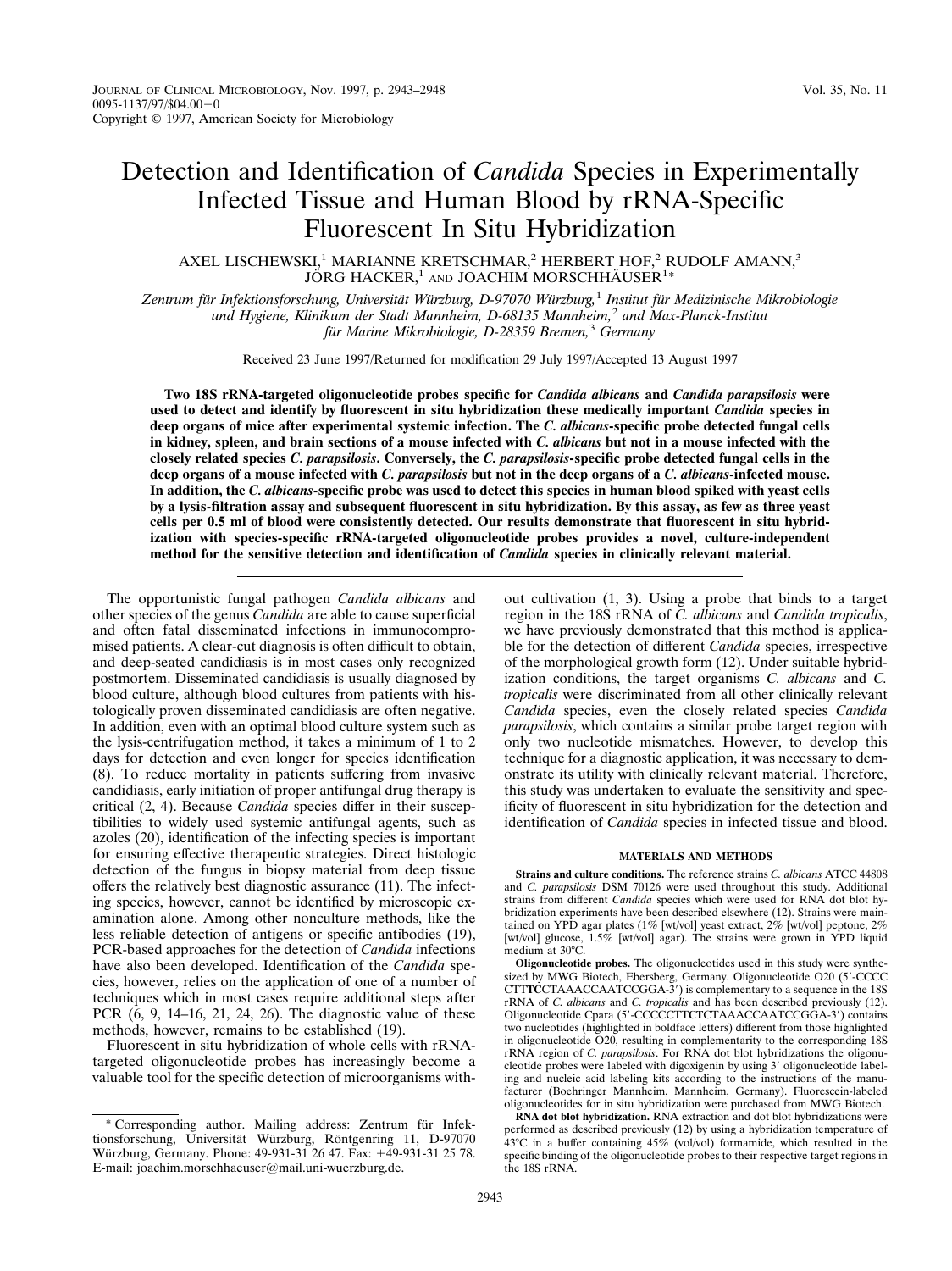**Fluorescent in situ hybridization.** *Candida* yeast cultures were grown overnight in YPD medium at 30°C, harvested, and washed with phosphate-buffered saline (13 PBS; pH 7.2). A mixture of *C. albicans* and *C. parapsilosis* was prepared by mixing equal volumes of the yeast suspensions. Cells from pure cultures or the mixture of both species were immobilized on glass slides, washed with  $1\times$  PBS (pH 7.2), fixed for 20 min by adding 100% (vol/vol) methanol, air dried, and dehydrated by subsequent immersion in 50, 80 and 96% (vol/vol) ethanol for 3 min at each concentration. For in situ hybridization, 8 ml of hybridization buffer (0.9 M NaCl, 20 mM Tris-HCl [pH 7.5], 0.01% [wt/vol] sodium dodecyl sulfate [SDS], 45% [vol/vol] formamide) containing 50 ng of the fluorescein-labeled probes O20 or Cpara was applied per hybridization. The microscope slides were placed in a moisture chamber (25) to ensure comparable vapor pressure, and hybridization was performed at 43°C for 2 h. The slides were gently rinsed with water and immersed in a prewarmed washing solution (40 mM NaCl, 20 mM Tris-HCl [pH 7.5], 0.01% [wt/vol] SDS, 5 mM EDTA) at 45°C for 20 min. The slides were rinsed with water, dried in a light-tight box, and mounted with Citifluor. Fluorescence was detected with a Zeiss Axiolab microscope (Carl Zeiss, Jena, Germany), equipped for epifluorescence microscopy with a 50-W mercury high-pressure bulb and Zeiss fluorescein-specific filter set 09. Photographs were taken on slide film without any subsequent digital image processing.

**In vivo experiments.** Overnight cultures of *C. albicans* ATCC 44808 and *C. parapsilosis* DSM 70126 were washed and resuspended in  $1\times$  PBS, and the cells were counted with a Neubauer hemocytometer. Two pairs of 6-month-old female BALB/c mice were infected with either  $1.28 \times 10^6$  cells of *C. albicans* or  $1.36 \times$ 10<sup>6</sup> cells of *C. parapsilosis* by injection into the lateral tail vein. Animals were sacrificed 24 h after infection. The kidneys, spleen, and brain of one of each pair of mice were homogenized, and the fungal loads in the organs were determined by counting the numbers of CFU after plating serial dilutions. The organs of the second animal were perfused intracardially with 0.9 M NaCl, frozen in 2-methylbutane (Sigma-Aldrich, Steinheim, Germany), and, after the organs were embedded in Tissue-Tec OTC compound (Miles Scientific, Naperville, Ill.), stored at  $-80^{\circ}$ C.

**Tissue in situ hybridization.** Cryosections  $(6 \mu m)$  of infected organs were cut at  $-16^{\circ}$ C with a cryostat HM 500 OM (Microm, Walldorf, Germany), carefully melted on siliconized glass slides, and dried at room temperature for 1 h. After fixing the tissue sections in  $1 \times$  PBS (pH 7.2) containing 4% (wt/vol) *para*formaldehyde for 20 min, the slides were immersed in  $3 \times$  PBS (pH 7.2) for 5 min, followed by two immersions in  $1\times$  PBS for 5 min. The tissue sections were subsequently dehydrated by immersion in 50, 80, and 96% ethanol for 3 min at each concentration and were dried at room temperature. In situ hybridization of the tissue sections with the fluorescein-labeled probes O20 and Cpara was performed as described above for the immobilized yeast cells. Depending on the size of the tissue section, 10 to 30  $\mu$ l of prewarmed hybridization mixture containing 5 ng of labeled oligonucleotide per µl was applied.

**Blood lysis-filtration assay.** A total of 10 ml of a culture of *C. albicans* ATCC 44808 grown for 10 h at 30°C in YPD medium was harvested by centrifugation, washed in  $1\times$  PBS, and suspended in 1 ml of  $1\times$  PBS. The viability of the cells exceeded 99%, as determined by trypan blue exclusion. A total of  $100 \mu$ l of cells diluted  $10^{-6}$ ,  $10^{-7}$ , or  $10^{-8}$  (between 2 and 300 yeast cells; see Table 2) was mixed with 0.5 ml of whole blood from a healthy human donor. In parallel, 100 ml of the dilutions was plated onto YPD plates to determine the yeast cell number. The blood samples, spiked with different amounts of *C. albicans* cells, were treated with  $1\%$  (vol/vol) Triton X-100 at 37°C for 5 min to lyse the blood cells and were subsequently incubated for 30 min at 37°C with 5 mg of proteinase K per ml to reduce the protein content of the samples. The resulting clear lysates were diluted in 2 ml of  $1\times$  PBS, transferred into a 10-ml syringe, and filtered onto a polycarbonate filter (13 mm in diameter) with  $2\text{-}\mu\text{m}$  pores (Millipore, Eschborn, Germany) by using a Swinnex filter-holding device (Millipore). The filters were washed twice with 5 ml of  $1 \times$  PBS, fixed by treatment with  $100\%$ methanol for 30 min, and air dried on glass slides. In situ hybridization was performed as described above with 60  $\mu$ l of hybridization mixture (40% [vol/vol] formamide) containing 5 ng of labeled probe O20 per  $\mu$ l.

# **RESULTS**

**Design of an oligonucleotide probe specific for** *C. parapsilosis.* To assess the specificity of detection of *Candida* species by fluorescent in situ hybridization in clinically relevant material, we designed an oligonucleotide probe in which the two mismatched bases of the previously described probe O20 were exchanged such that the resulting probe Cpara was complementary to the 18S rRNA of *C. parapsilosis* instead of to those of *C. albicans* and *C. tropicalis* (see Materials and Methods). The specificity of probe Cpara for *C. parapsilosis* strains was tested in a dot blot hybridization experiment with the digoxigenin-labeled probe Cpara and total RNA from a series of reference strains and clinical isolates of medically important *Candida* species. All *C. parapsilosis* strains but none of the



FIG. 1. Species specificity of probes Cpara and O20. Dot blot hybridizations with RNA from strains of medically important *Candida* species and the digoxigenin-labeled probes Cpara (a) and O20 (b) are shown. Dots 1 to 16, *C. albicans*; dots 17 to 20, *Candida tropicalis*; dots 21 to 24, *C. parapsilosis*; dots 26 to 29, *Candida glabrata*; dots 30 to 34, *C. krusei*; dots 35 to 37: *Candida guilliermondi*; dots 38 to 41, *Candida kefyr*; dots 42 to 45, *C. lusitaniae*; dot 46, *Saccharomyces cerevisiae.*

other *Candida* species reacted with the Cpara probe (Fig. 1a). In a control experiment the filter was rehybridized with probe O20 (Fig. 1b). As demonstrated previously (12), all *C. albicans* and *C. tropicalis* strains, but not the *C. parapsilosis* strains and isolates from other *Candida* species, give a positive signal with this probe.

The fluorescence-labeled probe Cpara was then used to specifically detect *C. parapsilosis* by whole-cell in situ hybridization. *C. parapsilosis* cells were sensitively detected by the Cpara probe (Fig. 2a and b), in contrast, no *C. albicans* cells were stained (Fig. 2c and d). The discrimination capacity was further demonstrated by hybridizing a mixture of *C. albicans* and *C. parapsilosis* with probe Cpara. As expected, only some of the cells were labeled (Fig. 2e and f).

**Specific detection of** *C. albicans* **and** *C. parapsilosis* **in deep organs of experimentally infected mice.** To evaluate the use of probes O20 and Cpara for detection of *C. albicans* and *C. parapsilosis* in infected organs, mice were infected intravenously with a lethal dose of either *C. albicans* or *C. parapsilosis* which resulted in rapid dissemination of the fungi (for details, see Materials and Methods). Different internal organs were recovered for the preparation of cryosections and subsequent hybridization with the fluorescence-labeled probes. The fungal burdens in the different organs were determined by counting the numbers of CFU after plating dilutions of homogenized tissue from mice infected in parallel experiments. *C. albicans* exhibited the known preference for dissemination into the kidneys, but cells were also recovered from the brain and spleen (Table 1). Lower cell numbers were found for *C. parapsilosis* in the brain and especially in the kidneys, whereas in the spleen even more *C. parapsilosis* than *C. albicans* cells were detected after plating (Table 1).

Figure 3 presents the results obtained after in situ hybridization of the corresponding organ cryosections with the two oligonucleotide probes. In the kidney from the mouse infected with *C. albicans*, yeast cells and pseudohyphal elements were easily detected by the *C. albicans*-specific probe O20 because of the high number of fungal cells residing in this organ (Fig. 3a and b). The *C. albicans* cells were not stained by the probe Cpara, demonstrating the specificity of detection (Fig. 3c and d). Conversely, in the kidney from the mouse infected with *C. parapsilosis*, yeast cells were stained only by the *C. parapsilosis*specific probe Cpara (Fig. 3g and h) but not by the probe O20 (Fig. 3e, f). It should be stressed that in this latter case it was not easy to demonstrate the negative result for probe O20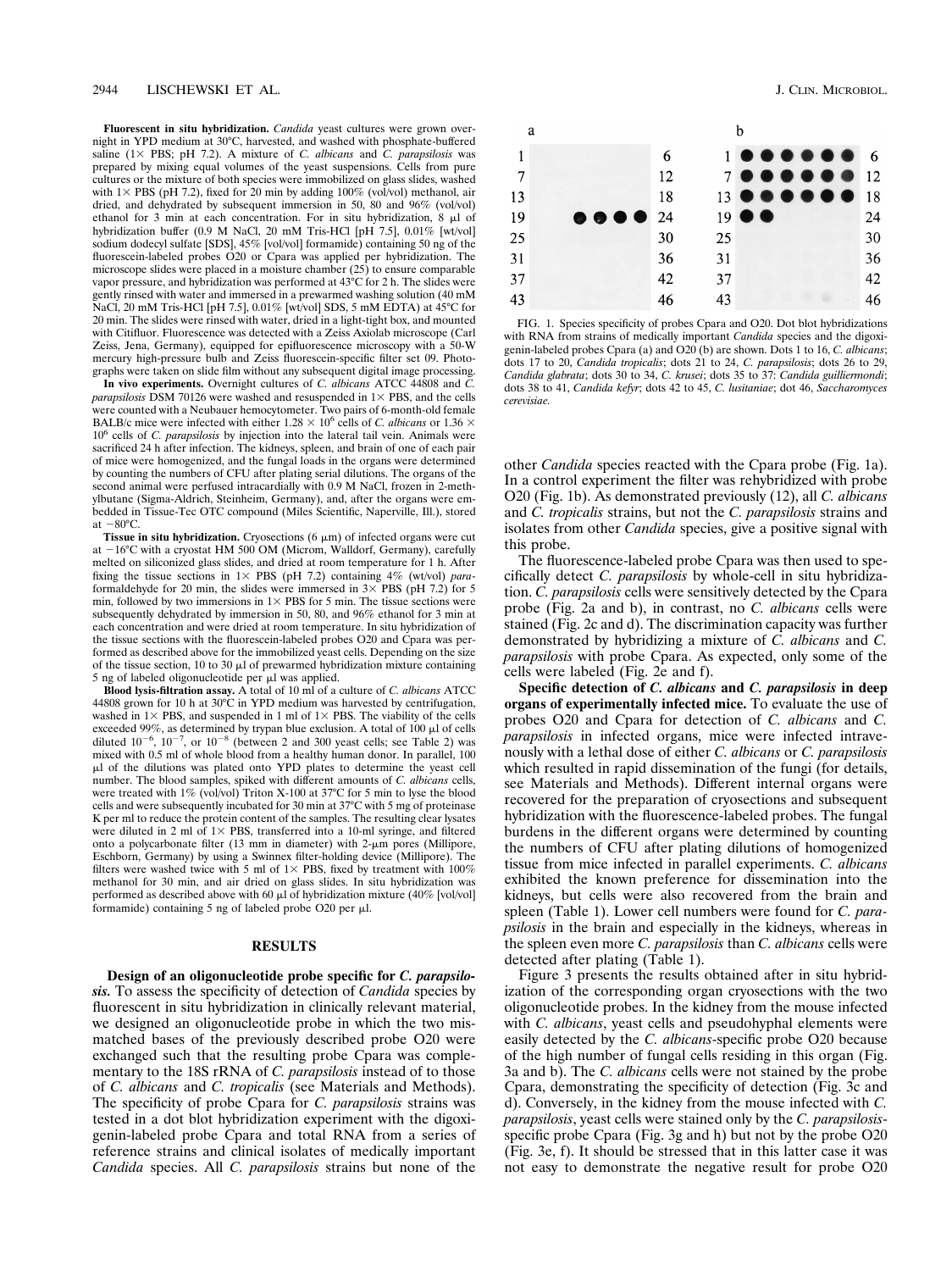

FIG. 2. Identification of *C. parapsilosis* cells by the fluorescence-labeled probe Cpara. Phase-contrast (a, c, and e) and epifluorescence (b, d, and f) micrographs of *C. parapsilosis* (a and b) and *C. albicans* (c and d) or a mixture of both species (e and f) after hybridization with the fluorescence-labeled probe Cpara. The same microscopic fields are shown in all respective phase-contrast and fluorescence micrographs. Magnifications,  $\times$ 1,000.

because the few *C. parapsilosis* cells located in the kidney were hardly detectable without staining (Fig. 3e). In contrast, the species-specific fluorescence labeling by probe Cpara easily facilitated the detection of the fungi in the infected tissue (Fig. 3h). Similarly, both *Candida* species in the other organs were detected by their specific probes, as shown for *C. albicans* in the brain (Fig. 3i) of the *C. albicans*-infected mouse and for *C. parapsilosis* in the spleen of the animal infected with this species (Fig. 3j). In no case were any *C. albicans* cells stained by the probe Cpara, nor were *C. parapsilosis* cells labeled by the probe O20.

TABLE 1. Fungal load in organs of mice infected with *C. albicans* or *C. parapsilosis<sup>a</sup>*

| Mouse infection                | No. of CFU in the following organ |                  |                  |  |
|--------------------------------|-----------------------------------|------------------|------------------|--|
|                                | Kidney                            | Spleen           | Brain            |  |
| C. albicans<br>C. parapsilosis | 327,600<br>4.340                  | 11.200<br>20,160 | 33,600<br>10,360 |  |

*<sup>a</sup>* The kidneys (data are averages for left and right organs), spleens, and brains of infected mice were recovered 1 day after intravenous infection, homogenized, and plated onto agar plates to determine the numbers of CFU. Cell numbers were determined from one animal in each experiment.

**Detection of** *C. albicans* **in human blood.** We further tested if *C. albicans* could be detected by probe O20 in human blood. Blood from a healthy donor was spiked with different amounts of *C. albicans* cells and, after lysis of the blood cells, filtered through a membrane which held back the intact yeast cells. The filter was subsequently processed for in situ hybridization with the fluorescence-labeled probe O20, and the presence of *C. albicans* cells was detected by fluorescence microscopy. Yeast cells could readily be distinguished from background fluorescent material by their typical morphology, which was retained during the whole process (Fig. 4). The sensitivity of detection was evaluated by comparing the number of yeast cells detected by visual inspection of the filter with the number of cells inoculated into the blood samples (Table 2). In repeat experiments, as few as two to three *C. albicans* cells inoculated into 0.5 ml of blood could reliably be detected. On average, about 75% of the fungal cells were recovered on the filter and were detected after fluorescent in situ hybridization.

### **DISCUSSION**

The diagnosis of disseminated candidiasis requires rapid and sensitive detection of the fungi in relevant body sites like deep tissue and blood. Because *Candida* species other than *C. albicans* have been isolated with increasing frequency during the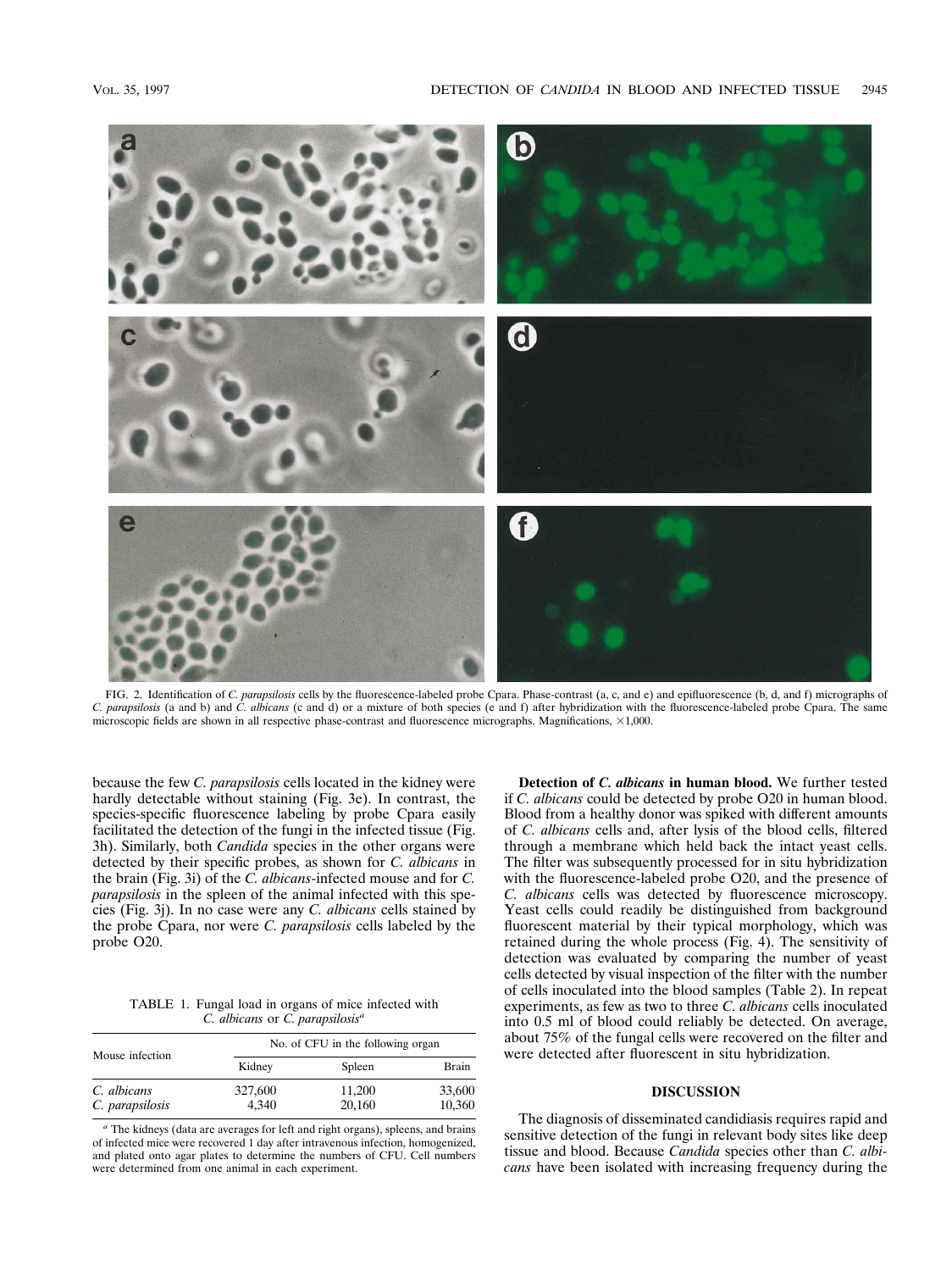

FIG. 3. Specific detection of *C. albicans* and *C. parapsilosis* in experimentally infected tissue by fluorescent in situ hybridization. Phase-contrast (a, c, e, and g) and epifluorescence (b, d, f, h, i, and j) micrographs of tissue sections from kidney (a to h), brain (i), and spleen (j) of mice infected with *C. albicans* (a to d and i) or *C. parapsilosis* (e to h and j) after hybridization with the fluorescence-labeled probes O20 (a, b, e, f, and i) or Cpara (c, d, g, h, and j). For a to h the same area is shown in the corresponding phase-contrast and fluorescence micrographs. (a to d and g to j) Magnifications,  $\times$ 1,000; (e and f) magnifications,  $\times$ 2,000.

last few years and because they differ in their susceptibilities to antifungal agents (27, 28), identification of the infecting species is important. Recently, we have demonstrated that in situ hybridization of whole cells with a fluorescence-labeled, 18S

rRNA-targeted oligonucleotide probe can be used for the sensitive detection and identification of *Candida* species without the need for culture (12). In those pilot studies a probe that recognizes two medically important *Candida* species, *C. albi-*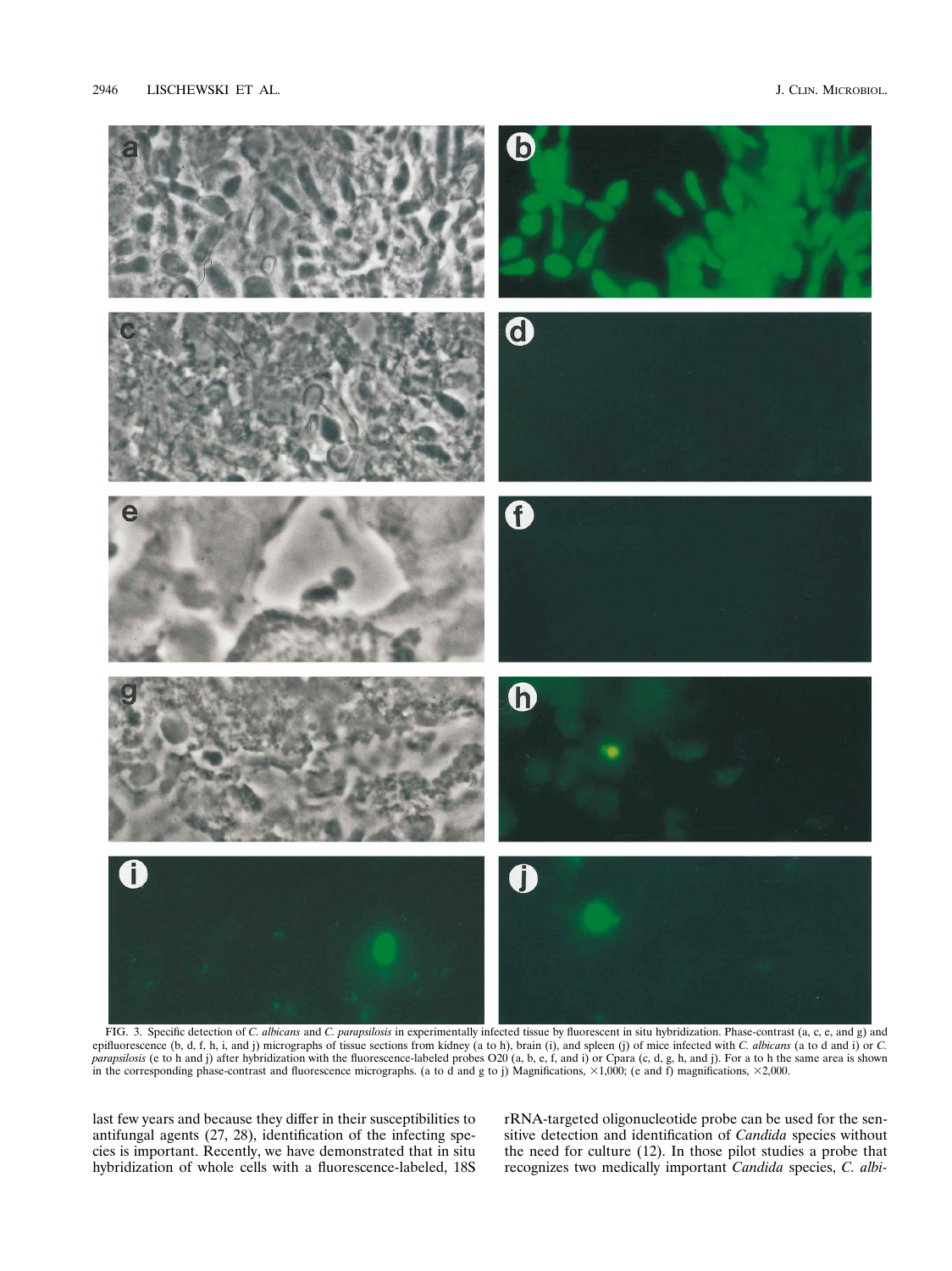

FIG. 4. Detection of *C. albicans* in human blood by a lysis-filtration assay and subsequent in situ hybridization with the fluorescence-labeled probe O20. (a) Phase-contrast micrograph; (b) the corresponding fluorescence micrograph of an area where a budding *C. albicans* cell was detected by probe O20. Magnification,  $\times1,000$ .

*cans* and *C. tropicalis*, was used. In this report we have shown that *C. albicans* could also be detected in the internal organs of infected mice by fluorescent in situ hybridization with this probe. Specificity was confirmed by using a second probe targeted against *C. parapsilosis*, a closely related organism. Both probes O20 and Cpara detected only the corresponding target species, *C. albicans* or *C. parapsilosis*, respectively, in infected tissue. Because the probe binding regions in the 18S rRNAs of *C. albicans* or *C. parapsilosis* differ by only two nucleotides, these results demonstrate the high discriminatory capacity of the oligonucleotide probes in clinical material. Therefore, it should be possible to design probes specific for all medically relevant *Candida* species which require identification for effective therapy. *Candida krusei*, for example, is intrinsically resistant to the widely used drug fluconazole (22), and *Candida lusitaniae* has been associated with amphotericin B resistance (17). Rapid identification of the infecting species would therefore facilitate the selection of a suitable therapeutic regimen.

Detection of *Candida* in blood is the strategy most widely used to diagnose systemic candidiasis. Because blood cultures often fail to detect disseminated candidiasis, PCR assays have been developed. PCR assays are aimed at amplifying *Candida* DNA from blood to improve the sensitivity of detection. Yeast

TABLE 2. Sensitivity of detection of *C. albicans* in human blood by fluorescent in situ hybridization*<sup>a</sup>*

| Expt no.<br>and dilution | No. of cells<br>inoculated | No. of cells<br>detected | $%$ Cells<br>detected |
|--------------------------|----------------------------|--------------------------|-----------------------|
| Expt 1                   |                            |                          |                       |
| $10^{-6}$                | 280                        | 218                      | 78                    |
| $10^{-7}$                | 51                         | 17                       | 33                    |
| $10^{-8}$                | $\overline{c}$             | 1                        | 50                    |
| Expt 2                   |                            |                          |                       |
| $10^{-6}$                | 250                        | 252                      | 100                   |
| $10^{-7}$                | 25                         | 21                       | 84                    |
| $10^{-8}$                | 3                          | 3                        | 100                   |
| Expt 3                   |                            |                          |                       |
| $10^{-6}$                | 300                        | 244                      | 81                    |
| $10^{-7}$                | 24                         | 20                       | 83                    |
| $10^{-8}\,$              | 3                          | 2                        | 67                    |
|                          |                            |                          |                       |

*<sup>a</sup>* The numbers of *C. albicans* cells detected by the lysis-filtration assay and subsequent in situ hybridization with the fluorescence-labeled probe O20 are given. Cell numbers used for inoculation into 0.5 ml of human blood were determined by counting the numbers of CFU after plating aliquots of the same suspensions. The number of yeast cells detected is also given as the percentage of cells used for inoculation. The experiment was performed in triplicate to ensure reproducibility.

cell numbers in blood are low, in the range of 1 to 100 CFU/ml or even lower (10). A method that would significantly improve detection by blood culture should be expected to detect 1 to 10 CFU/ml of blood (19). In our assays, we consistently could detect about three *C. albicans* cells in 0.5 ml of blood, which is in the range of sensitivity of or even better than most results obtained by PCR-based detection methods (5, 7, 9, 13, 18, 23). Detection by fluorescent in situ hybridization is rapid; the whole procedure, from the time of blood sampling to the time of microscopic detection, can be performed within 1 working day, in contrast to methods requiring cultivation and phenotypic characterization. Many PCR protocols rely on further manipulations to enhance sensitivity, for example, Southern hybridization (7, 9, 13, 18, 23) or immunoassays (5), which increase the time until a positive result is obtained. Although the lysis-filtration assay and hybridization with fluorescencelabeled oligonucleotide probes require somewhat more hands-on time due to the hybridization and washing steps as well as the visual examination of the filters, the speed of the method is comparable to those of PCR-based methods. In addition, several blood samples can be processed in parallel by using probes of the desired specificity, resulting in the identification of the infecting *Candida* species. We are developing additional probes for other, drug-resistant *Candida* species and are testing their diagnostic value by analyzing blood from patients who are at risk for candidemia and comparing the results with those obtained by conventional diagnostic procedures.

# **ACKNOWLEDGMENTS**

This study was supported by the Bundesministerium für Bildung, Wissenschaft, Forschung und Technologie (BMBF grant O1 K1 8906-0) and the Fonds der Chemischen Industrie.

We thank Hilde Merkert for help with microscopy. Paul Horrocks is acknowledged for critical reading of the manuscript.

#### **REFERENCES**

- 1. **Amann, R. I., W. Ludwig, and K.-H. Schleifer.** 1995. Phylogenetic identification and in situ detection of individual microbial cells without cultivation. Microbiol. Rev. **59:**143–169.
- 2. **Anaissie, E.** 1992. Opportunistic mycoses in the immunocompromised host: experience at a cancer center and review. Clin. Infect. Dis. **14**(Suppl. 1)**:**43– 53.
- 3. **DeLong, E. F., G. S. Wickham, and N. R. Pace.** 1989. Phylogenetic stains: ribosomal RNA-based probes for the identification of single microbial cells. Science **243:**1360–1363.
- 4. **Fraser, V. J., M. Jones, J. Dunkel, D. Storfer, G. Medoff, and W. C. Dunagan.** 1992. Candidemia in a tertiary care hospital: epidemiology, risk factors and predictors of mortality. Clin. Infect. Dis. **15:**415–421.
- 5. **Fujita, S.-I., B. A. Lasker, T. J. Lott, E. Reiss, and C. J. Morrison.** 1995. Microtitration plate enzyme immunoassay to detect PCR-amplified DNA from *Candida* species in blood. J. Clin. Microbiol. **33:**962–967.
- 6. **Haynes, K. A., T. J. Westerneng, J. W. Fell, and W. Moens.** 1995. Rapid